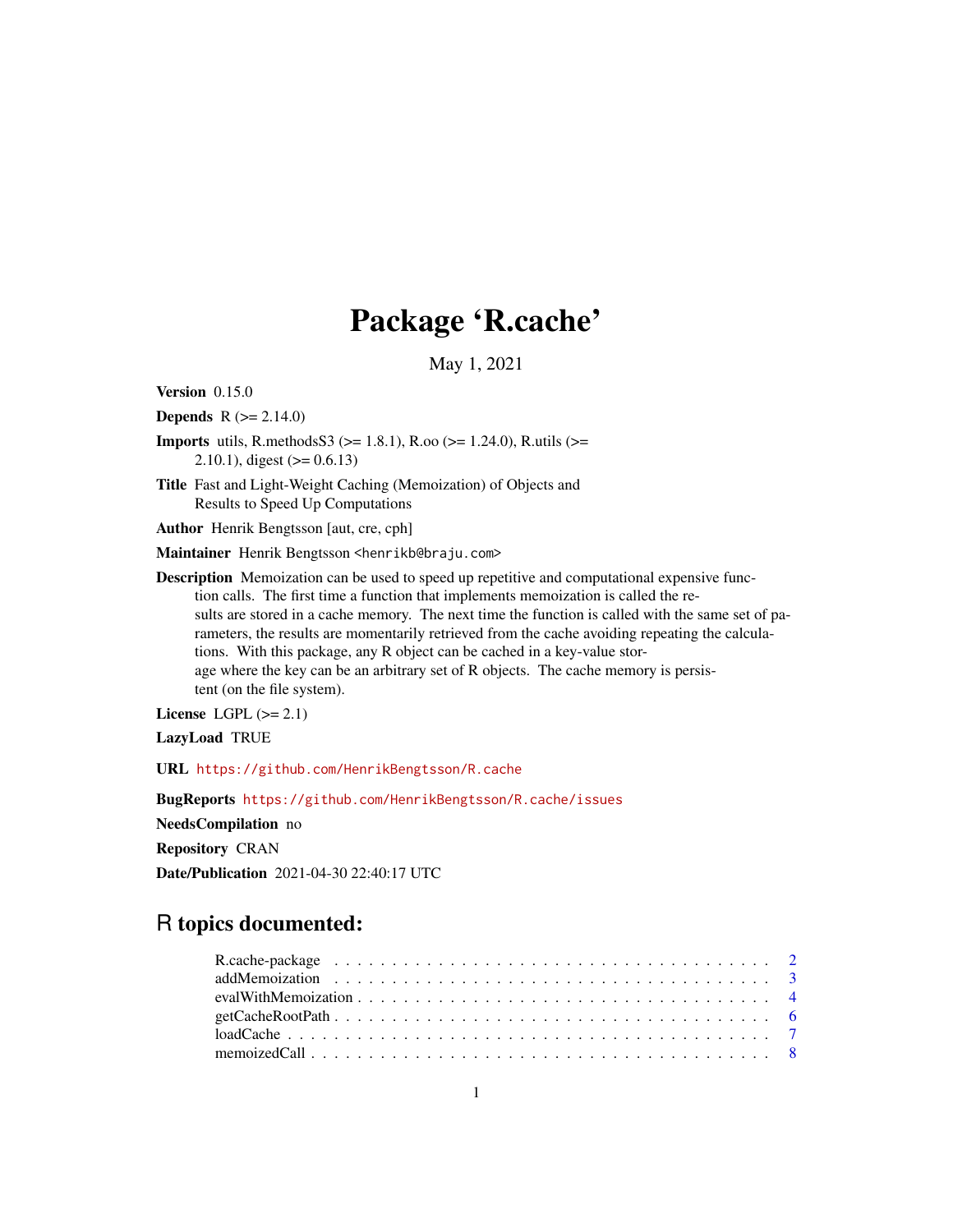<span id="page-1-0"></span>

| Index | $\overline{12}$ |
|-------|-----------------|

R.cache-package *Package R.cache*

#### **Description**

Memoization can be used to speed up repetitive and computational expensive function calls. The first time a function that implements memoization is called the results are stored in a cache memory. The next time the function is called with the same set of parameters, the results are momentarily retrieved from the cache avoiding repeating the calculations. With this package, any R object can be cached in a key-value storage where the key can be an arbitrary set of R objects. The cache memory is persistent (on the file system).

#### Installation and updates

To install this package and all of its dependent packages, do: install.packages("R.cache")

#### To get started

- [loadCache,](#page-6-1) [saveCache](#page-8-1) Methods for loading and saving objects from and to the cache.
- [getCacheRootPath,](#page-5-1) [setCacheRootPath](#page-10-1) Methods for getting and setting the directory where cache files are stored.

## How to cite this package

Whenever using this package, please cite [1] as

Bengtsson, H. The R.oo package - Object-Oriented Programming with References Using Standard R Code, Proceedings of the 3rd International Workshop on Distributed Statistical Computing (DSC 2003), ISSN 1609-395X, Hornik, K.; Leisch, F. & Zeileis, A. (ed.), 2003

#### Wishlist

Here is a list of features that would be useful, but which I have too little time to add myself. Contributions are appreciated.

• Add a functionality to identify cache files that are no longer of use. For now, there is an extra header field for arbitrary comments which can be used, but maybe more formal fields are useful, e.g. keywords, user, etc?

If you consider implement some of the above, make sure it is not already implemented by downloading the latest "devel" version!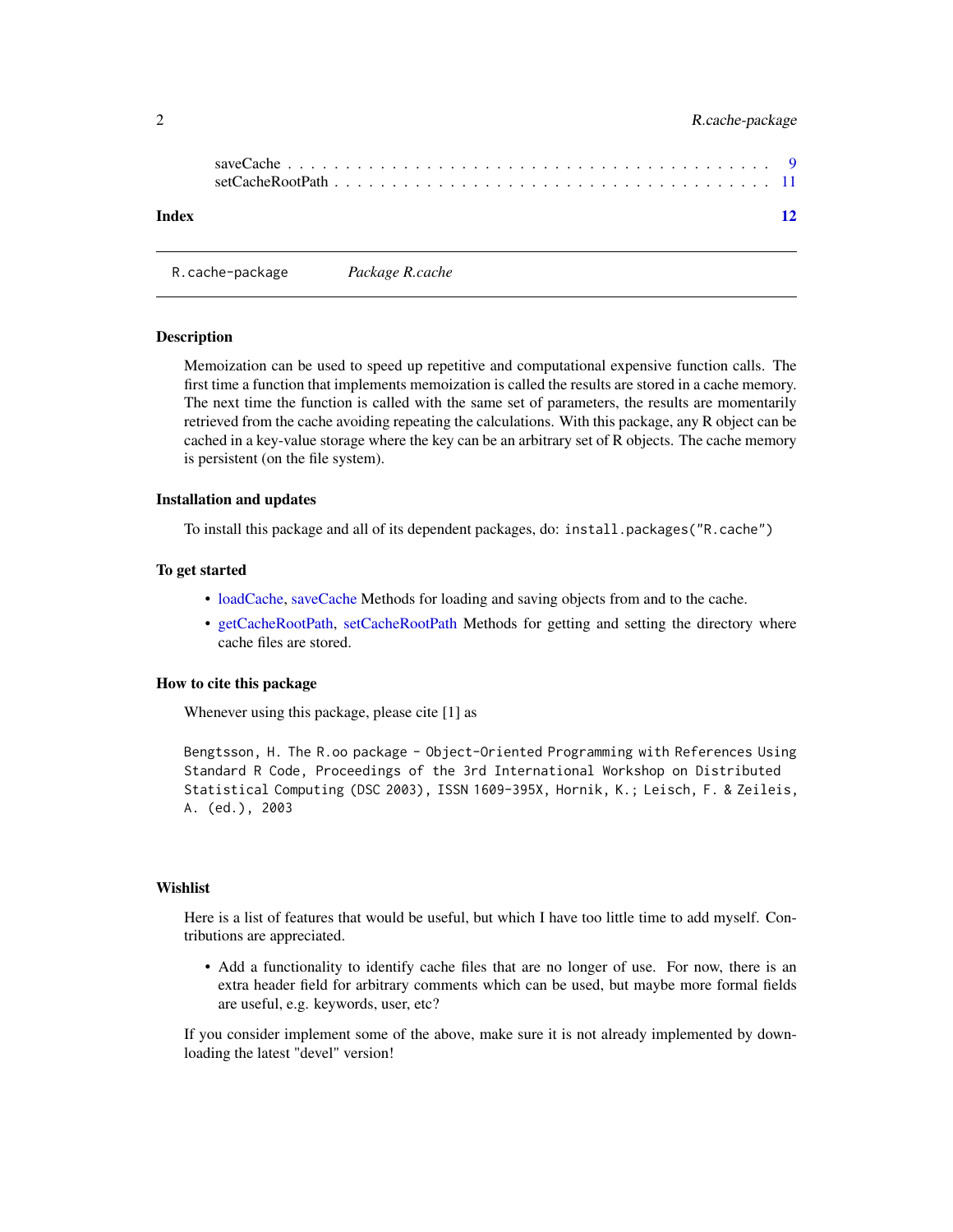#### <span id="page-2-0"></span>addMemoization 3

#### Related work

See also the filehash package, and the cache() function in the Biobase package of Bioconductor.

#### License

The releases of this package is licensed under LGPL version 2.1 or newer.

## References

1 H. Bengtsson, *The R.oo package - Object-Oriented Programming with References Using Standard R Code*, In Kurt Hornik, Friedrich Leisch and Achim Zeileis, editors, Proceedings of the 3rd International Workshop on Distributed Statistical Computing (DSC 2003), March 20-22, Vienna, Austria. <https://www.r-project.org/conferences/DSC-2003/Proceedings/>

#### Author(s)

Henrik Bengtsson

| addMemoization | Creates a copy of an existing function such that its results are memo- |
|----------------|------------------------------------------------------------------------|
|                | ized                                                                   |

#### Description

Creates a copy of an existing function such that its results are memoized.

#### Usage

```
## Default S3 method:
addMemoization(fcn, envir=parent.frame(), ...)
```
#### Arguments

| fcn   | A function (or the name of a function) that should be copied and have memo-<br>ization added.                                       |
|-------|-------------------------------------------------------------------------------------------------------------------------------------|
| envir | The environment from where to look for the function.                                                                                |
| .     | Additional arguments for controlling the memoization, i.e. all arguments of<br>memoizedCall() that are not passed to $do$ . call(). |

#### Details

The new function is setup such that the the memoized call is done in the environment of the caller (the parent frame of the function).

If the [function](#page-0-0) returns [NULL](#page-0-0), that particular function call is *not* memoized.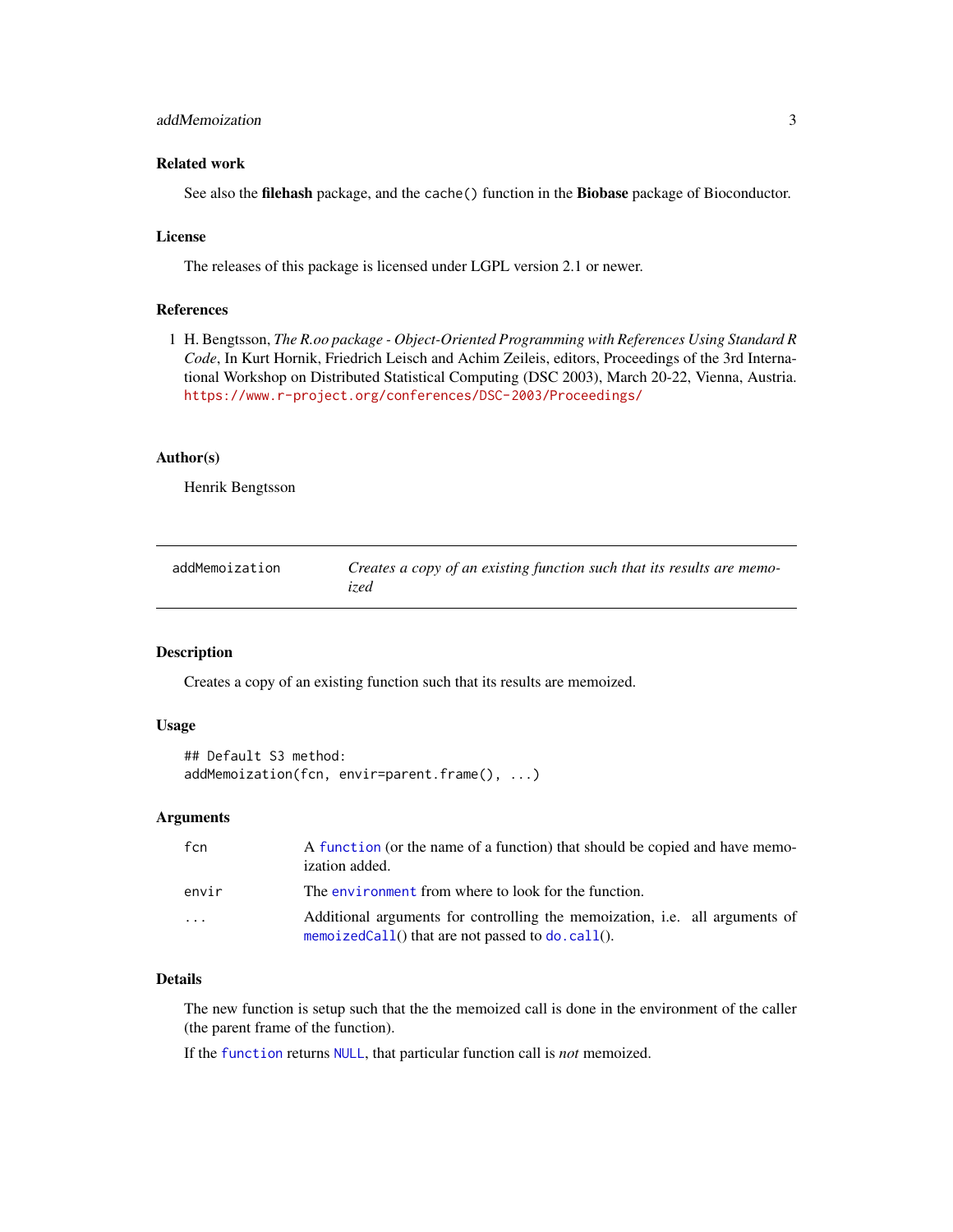#### <span id="page-3-0"></span>Value

Returns a [function](#page-0-0).

### Author(s)

Henrik Bengtsson

### See Also

The returned function utilized [memoizedCall](#page-7-1)() internally.

evalWithMemoization *Evaluates an R expression with memoization*

#### Description

Evaluates an R expression with memoization such that the same objects are assigned to the current environment and the same result is returned, if any.

#### Usage

```
evalWithMemoization(expr, key=NULL, ..., envir=parent.frame(),
  drop=c("srcref", "srcfile", "wholeSrcref"), force=FALSE)
```
## Arguments

| expr     | The expression to be evaluated.                                                                           |  |
|----------|-----------------------------------------------------------------------------------------------------------|--|
| key      | Additional objects to uniquely identify the evaluation.                                                   |  |
| $\cdots$ | Additional arguments passed to loadCache() and saveCache().                                               |  |
| envir    | The environment in which the expression should be evaluated.                                              |  |
| drop     | character vector of expr attributes to drop. The default is to drop all source-<br>reference information. |  |
| force    | If TRUE, existing cached results are ignored.                                                             |  |
|          |                                                                                                           |  |

#### Value

Returns the value of the evaluated expr [expression](#page-0-0), if any.

## Author(s)

Henrik Bengtsson

## See Also

Internally,  $eval()$  $eval()$  is used to evaluate the expression.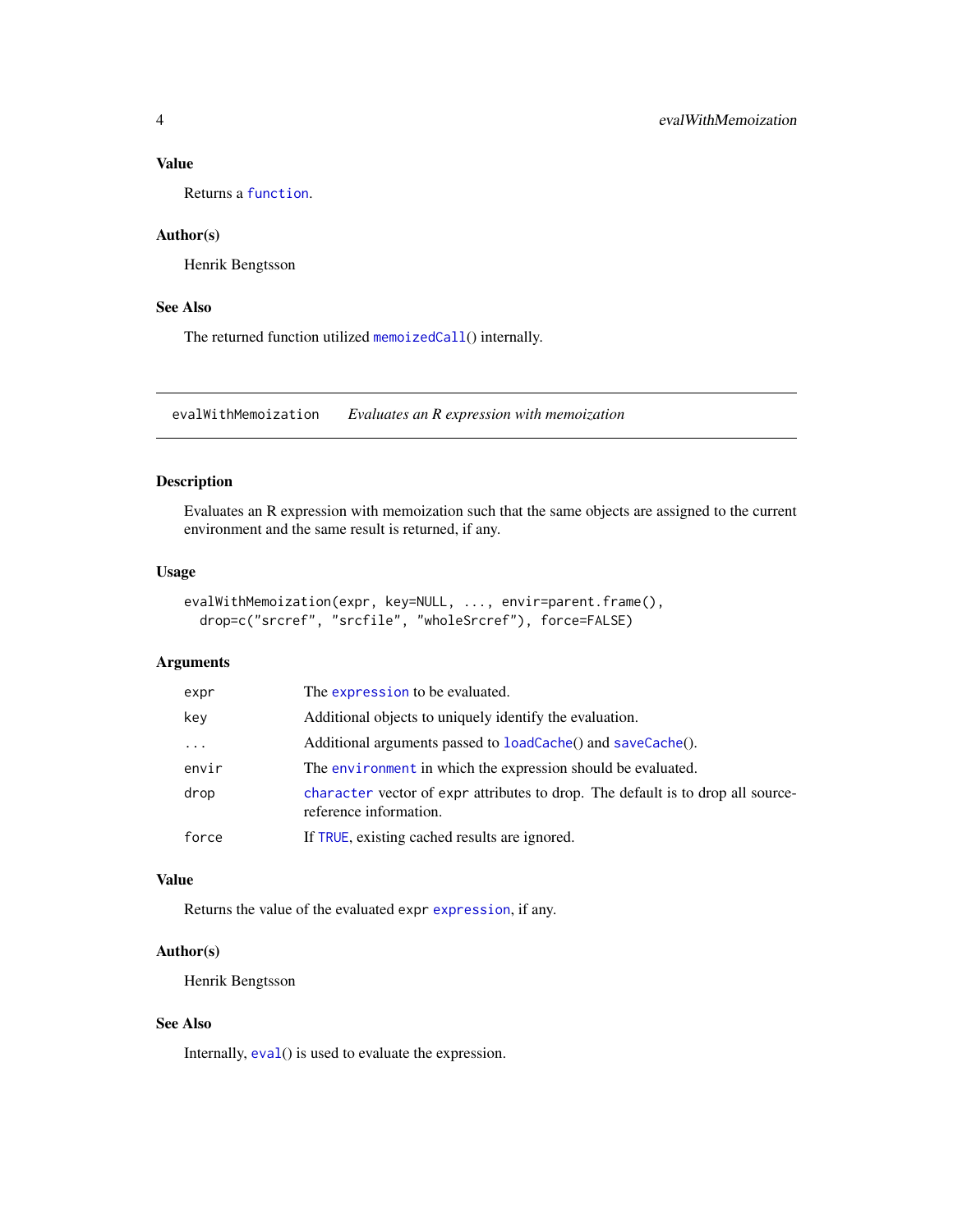### evalWithMemoization 5

## Examples

```
for (kk in 1:5) {
  cat(sprintf("Iteration #%d:\n", kk))
  res <- evalWithMemoization({
   cat("Evaluating expression...")
   a \leq -1b \le -2c \le -4Sys.sleep(1)
   cat("done\n")
   b
  })
  print(res)
  # Sanity checks
  stopifnot(a == 1 && b == 2 && c == 4)
  # Clean up
  rm(a, b, c)
} # for (kk ...)
## OUTPUTS:
## Iteration #1:
## Evaluating expression...done
## [1] 2
## Iteration #2:
## [1] 2
## Iteration #3:
## [1] 2
## Iteration #4:
## [1] 2
## Iteration #5:
## [1] 2
############################################################
# WARNING
############################################################
# If the expression being evaluated depends on
# "input" objects, then these must be be specified
# explicitly as "key" objects.
for (ii in 1:2) {
  for (kk in 1:3) {
   cat(sprintf("Iteration #%d:\n", kk))
   res <- evalWithMemoization({
      cat("Evaluating expression...")
      a \leftarrow kkSys.sleep(1)
```
cat("done\n")

```
a
```

```
}, key=list(kk=kk))
```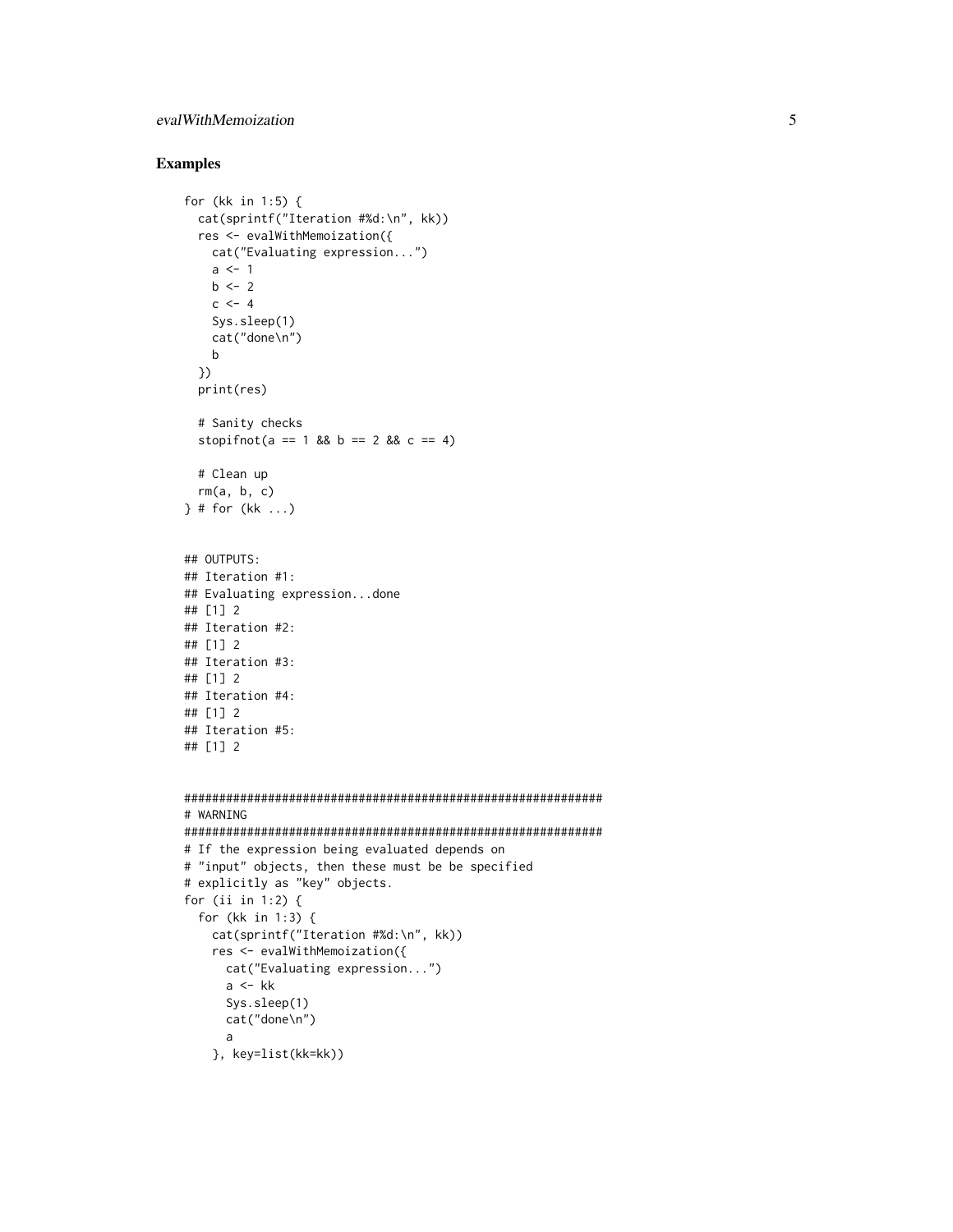```
print(res)
    # Sanity checks
    stopifnot(a == kk)# Clean up
    rm(a)
  } # for (kk ...)
} # for (ii ...)
## OUTPUTS:
## Iteration #1:
## Evaluating expression...done
## [1] 1
## Iteration #2:
## Evaluating expression...done
## [1] 2
## Iteration #3:
## Evaluating expression...done
## [1] 3
## Iteration #1:
## [1] 1
## Iteration #2:
## [1] 2
## Iteration #3:
## [1] 3
```
<span id="page-5-1"></span>getCacheRootPath *Gets the root path to the file cache directory*

## Description

Gets the root path to the file cache directory.

#### Usage

```
## Default S3 method:
getCacheRootPath(defaultPath=NULL, ...)
```
## Arguments

| defaultPath | The default path, if no user-specified directory has been given. |
|-------------|------------------------------------------------------------------|
| $\cdots$    | Not used.                                                        |

## Value

Returns the path as a [character](#page-0-0) string.

<span id="page-5-0"></span>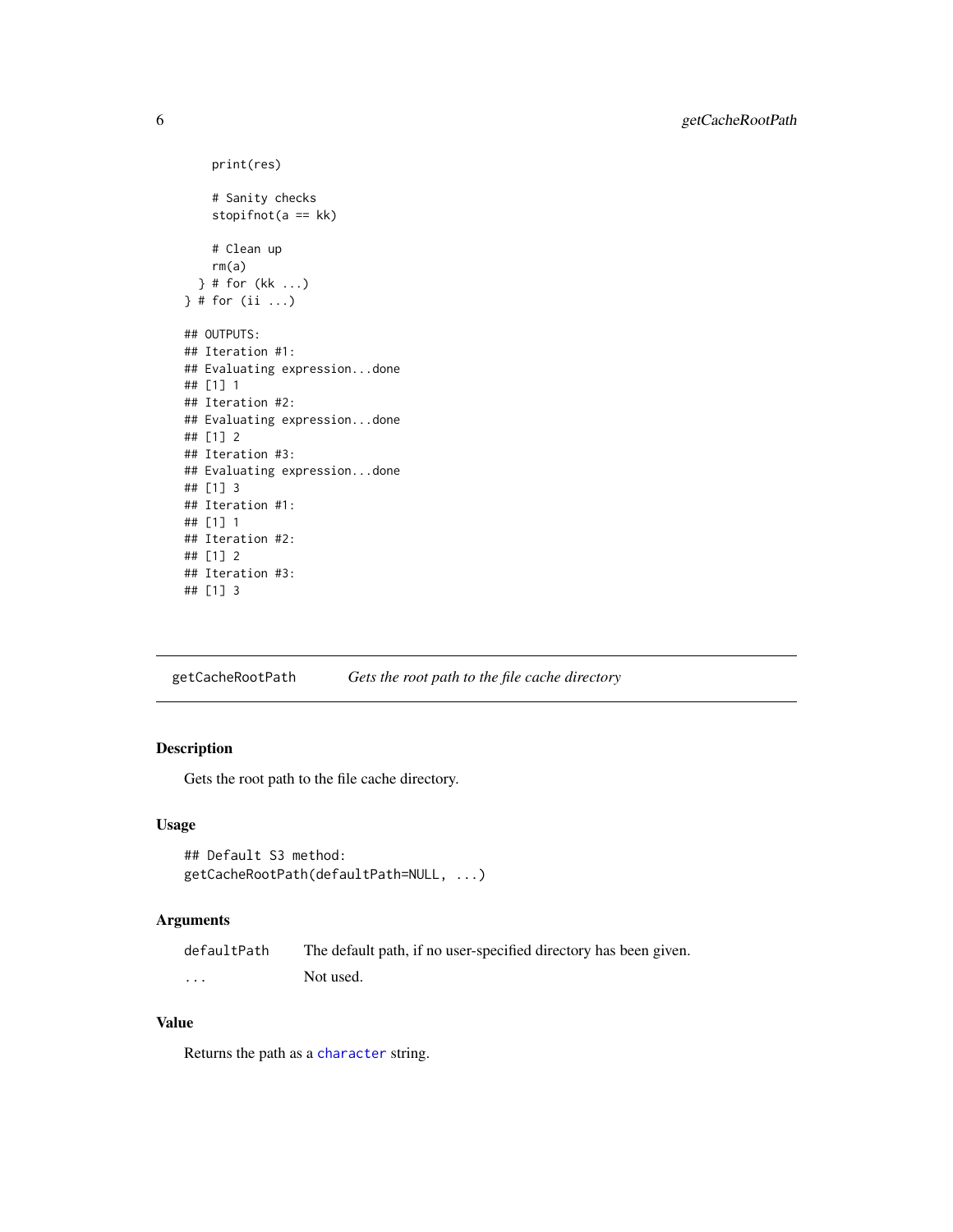#### <span id="page-6-0"></span>loadCache 7 and 7 and 7 and 7 and 7 and 7 and 7 and 7 and 7 and 7 and 7 and 7 and 7 and 7 and 7 and 7 and 7 and 7 and 7 and 7 and 7 and 7 and 7 and 7 and 7 and 7 and 7 and 7 and 7 and 7 and 7 and 7 and 7 and 7 and 7 and 7

## Author(s)

Henrik Bengtsson

## See Also

Too set the directory where cache files are stored, see [setCacheRootPath](#page-10-1)().

#### Examples

```
print(getCacheRootPath())
```
<span id="page-6-1"></span>loadCache *Loads data from file cache*

## Description

Loads data from file cache, which is unique for an optional key object.

## Usage

## Default S3 method:

```
loadCache(key=NULL, sources=NULL, suffix=".Rcache", removeOldCache=TRUE, pathname=NULL,
  dirs=NULL, ..., onError=c("warning", "error", "message", "quiet", "print"))
```
## Arguments

| key      | An optional object from which a hexadecimal hash code will be generated and<br>appended to the filename.                                                                                                                                         |
|----------|--------------------------------------------------------------------------------------------------------------------------------------------------------------------------------------------------------------------------------------------------|
| sources  | Optional source objects. If the cache object has a timestamp older than one of<br>the source objects, it will be ignored and removed.                                                                                                            |
| suffix   | A character string to be appended to the end of the filename.                                                                                                                                                                                    |
|          | remove01dCache If TRUE and the cache is older than the sources, the cache file is removed,<br>otherwise not.                                                                                                                                     |
| pathname | The pathname to the cache file. If specified, arguments key and suffix are<br>ignored. Note that this is only needed in order to read a cache file for which the<br>key is unknown, for instance, in order to investigate an unknown cache file. |
| dirs     | A character vector constituting the path to the cache subdirectory (of the<br><i>cache root directory</i> as returned by getCacheRootPath()) to be used. If NULL,<br>the path will be the cache root path.                                       |
| .        | Not used.                                                                                                                                                                                                                                        |
| onError  | A character string specifying what the action is if an exception is thrown.                                                                                                                                                                      |

#### Details

The hash code calculated from the key object is a 32 characters long hexadecimal MD5 hash code. For more details, see [getChecksum](#page-0-0)().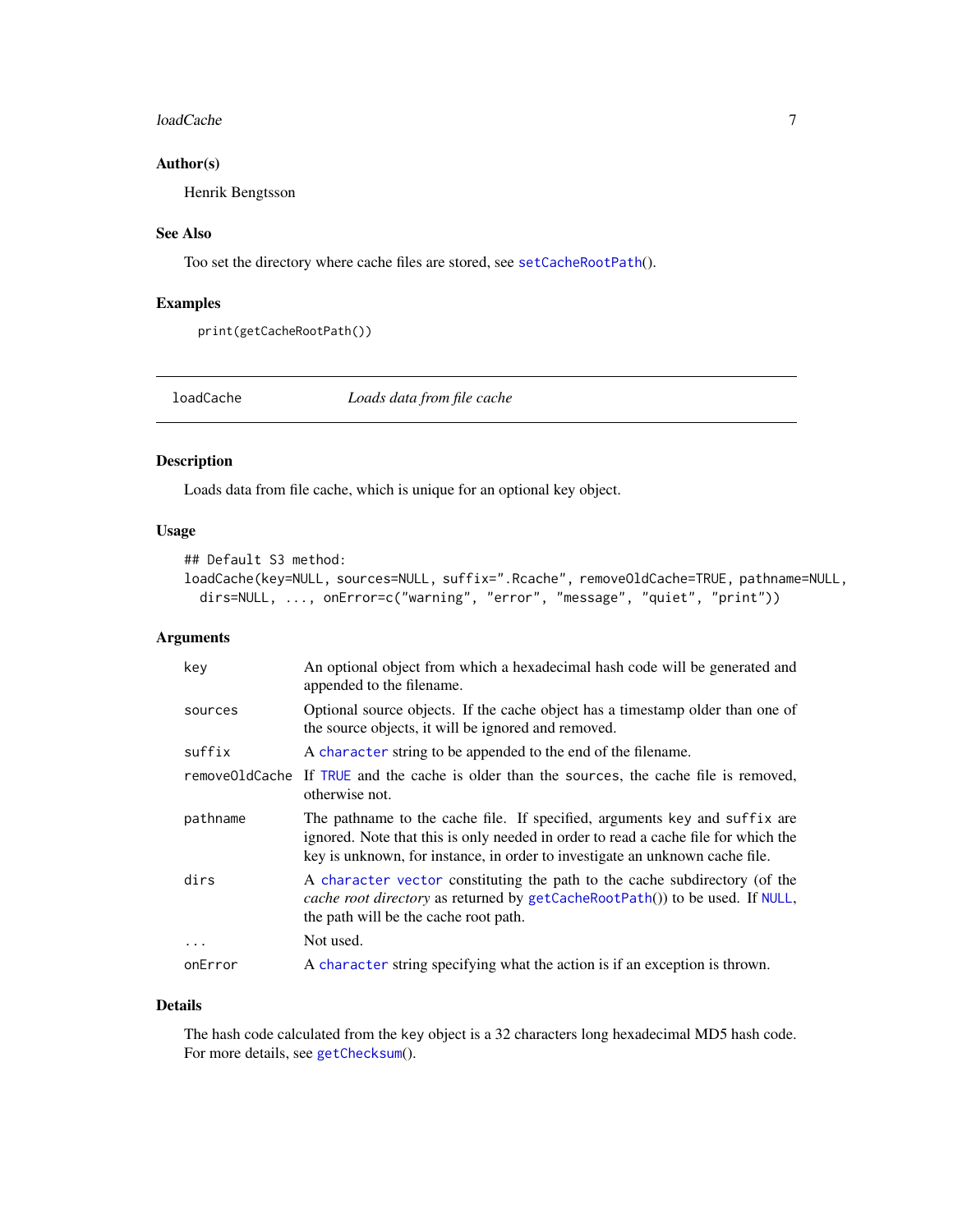<span id="page-7-0"></span>Returns an R object or [NULL](#page-0-0), if cache does not exist.

## Author(s)

Henrik Bengtsson

#### See Also

[saveCache](#page-8-1)().

#### Examples

```
simulate <- function(mean, sd) {
 # 1. Try to load cached data, if already generated
 key <- list(mean, sd)
 data <- loadCache(key)
 if (!is.null(data)) {
   cat("Loaded cached data\n")
   return(data);
 }
 # 2. If not available, generate it.
 cat("Generating data from scratch...")
 data <- rnorm(1000, mean=mean, sd=sd)
 Sys.sleep(1) # Emulate slow algorithm
 cat("ok\n")
 saveCache(data, key=key, comment="simulate()")
 data;
}
data <- simulate(2.3, 3.0)
data <- simulate(2.3, 3.5)
data <- simulate(2.3, 3.0) # Will load cached data
# Clean up
file.remove(findCache(key=list(2.3,3.0)))
file.remove(findCache(key=list(2.3,3.5)))
```
<span id="page-7-1"></span>memoizedCall *Calls a function with memoization*

## Description

Calls a function with memoization, that is, caches the results to be retrieved if the function is called again with the exact same arguments.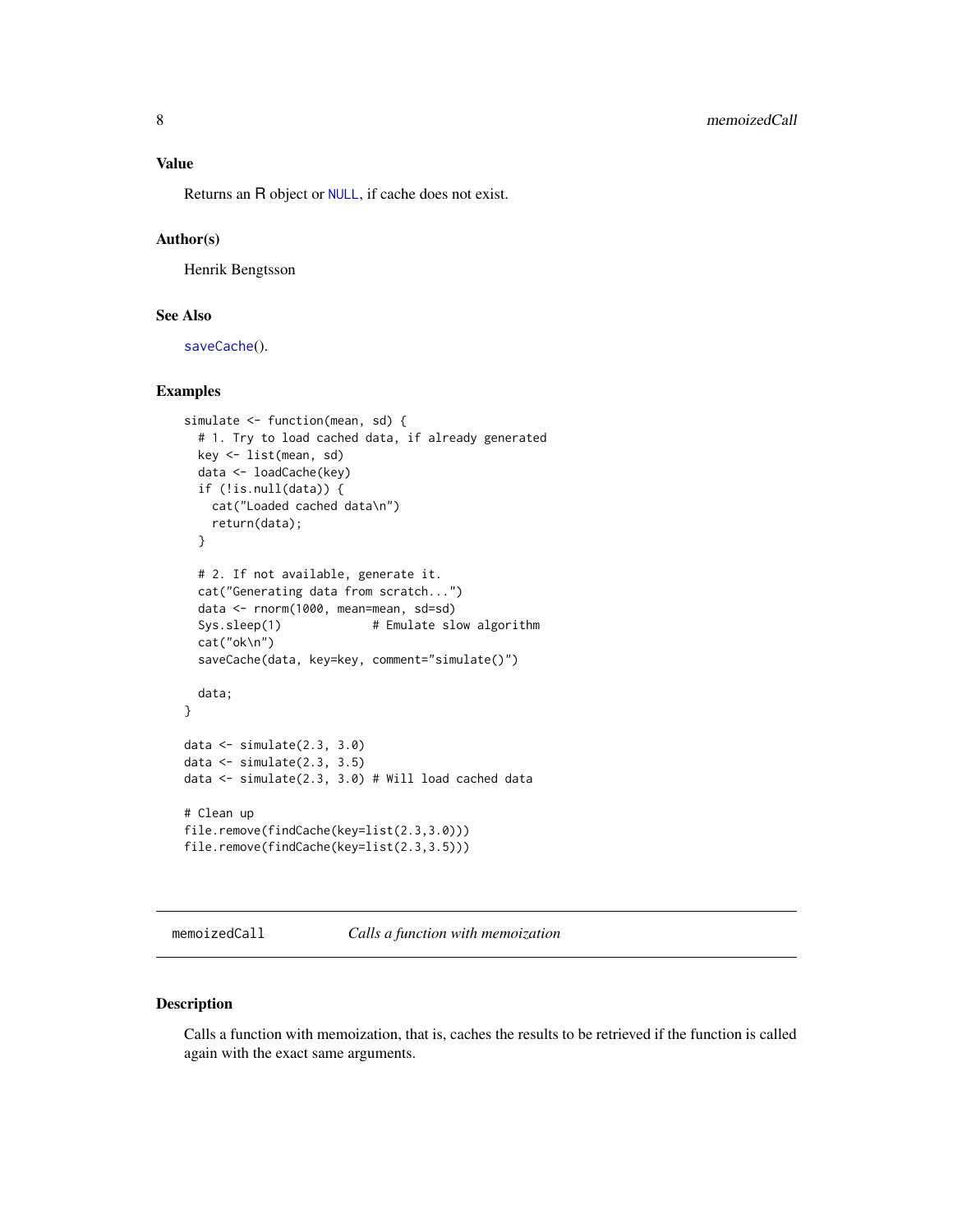#### <span id="page-8-0"></span>saveCache 9

#### Usage

```
## Default S3 method:
memoizedCall(what, ..., envir=parent.frame(), force=FALSE, sources=NULL, dirs=NULL)
```
#### Arguments

| what          | The function to be called, or a character string specifying the name of the<br>function to be called, cf. $do$ . call $()$ . |
|---------------|------------------------------------------------------------------------------------------------------------------------------|
| $\cdots$      | Arguments passed to the function.                                                                                            |
| envir         | The environment in which the function is evaluated.                                                                          |
| force         | If TRUE, any cached results are ignored, otherwise not.                                                                      |
| sources, dirs | Optional arguments passed to loadCache() and saveCache().                                                                    |

#### Details

If the [function](#page-0-0) returns [NULL](#page-0-0), that particular function call is *not* memoized.

## Value

Returns the result of the function call.

#### Author(s)

Henrik Bengtsson

#### See Also

Internally, [loadCache](#page-6-1)() is used to load memoized results, if available. If not available, then [do.call](#page-0-0)() is used to evaluate the function call, and [saveCache](#page-8-1)() is used to save the results to cache.

<span id="page-8-1"></span>saveCache *Saves data to file cache*

#### Description

Saves data to file cache, which is unique for an optional key object.

## Usage

```
## Default S3 method:
saveCache(object, key=NULL, sources=NULL, suffix=".Rcache", comment=NULL, pathname=NULL,
 dirs=NULL, compress=NULL, ...)
```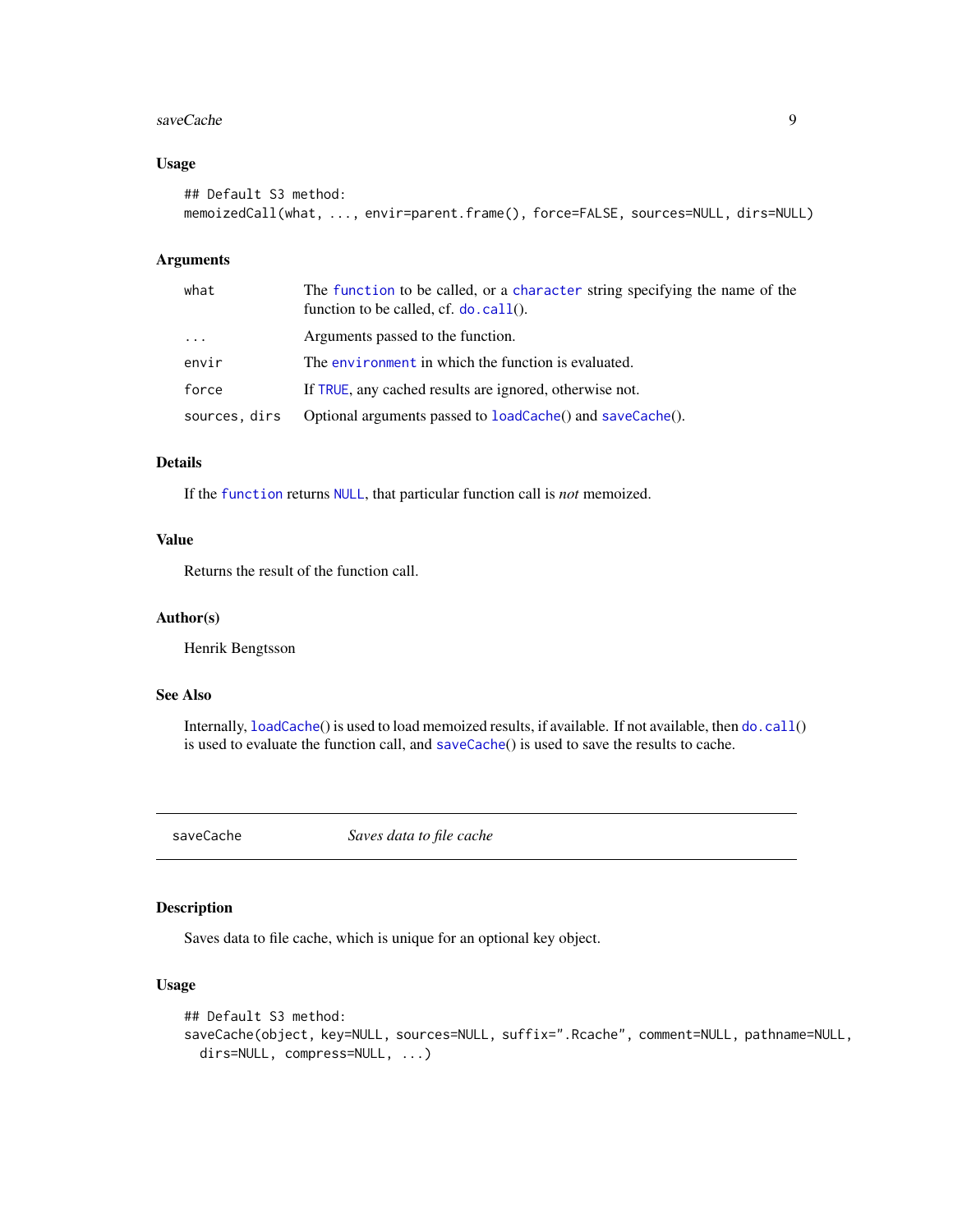## <span id="page-9-0"></span>Arguments

| object   | The object to be saved to file.                                                                                                                                                                                |  |
|----------|----------------------------------------------------------------------------------------------------------------------------------------------------------------------------------------------------------------|--|
| key      | An optional object from which a hexadecimal hash code will be generated and<br>appended to the filename.                                                                                                       |  |
| sources  | Source objects used for comparison of timestamps when cache is loaded later.                                                                                                                                   |  |
| suffix   | A character string to be appended to the end of the filename.                                                                                                                                                  |  |
| comment  | An optional character string written in ASCII at the beginning of the file.                                                                                                                                    |  |
| pathname | (Advanced) An optional character string specifying the pathname to the cache<br>file. If not specified (default), a unique one is automatically generated from<br>arguments key and suffix among other things. |  |
| dirs     | A character vector constituting the path to the cache subdirectory (of the<br>cache root directory as returned by getCacheRootPath()) to be used. If NULL,<br>the path will be the cache root path.            |  |
| compress | If TRUE, the cache file will be saved using gzip compression, otherwise not.                                                                                                                                   |  |
| $\cdots$ | Additional argument passed to $save()$ .                                                                                                                                                                       |  |

### Value

Returns (invisible) the pathname of the cache file.

## Compression

The saveCache() method saves a compressed cache file (with filename extension \*.gz) if argument compress is [TRUE](#page-0-0). The [loadCache](#page-6-1)() method locates (via [findCache](#page-0-0)()) and loads such cache files as well.

#### Author(s)

Henrik Bengtsson

#### See Also

For more details on how the hash code is generated etc, [loadCache](#page-6-1)().

## Examples

## Not run: For an example, see ?loadCache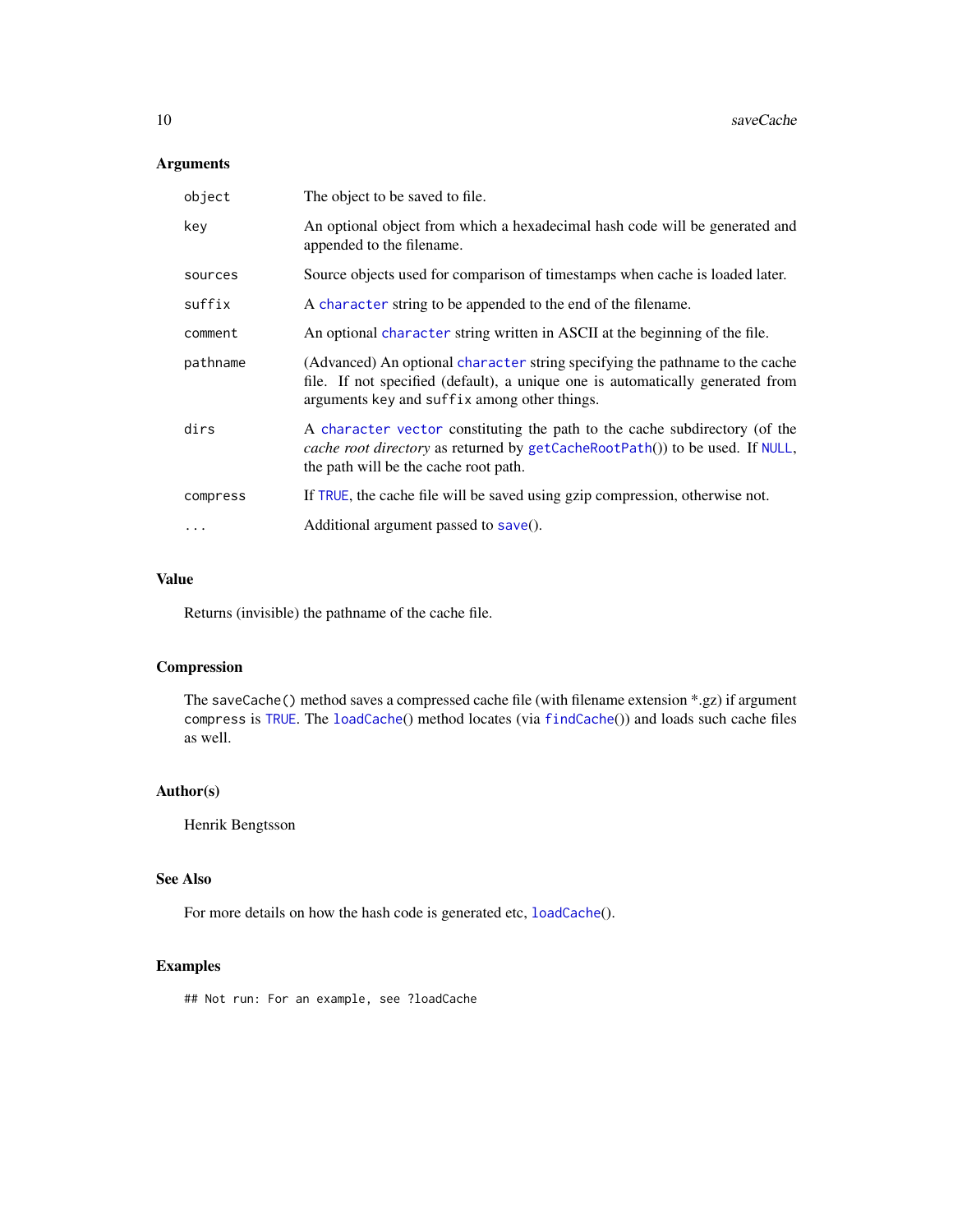<span id="page-10-1"></span><span id="page-10-0"></span>setCacheRootPath *Sets the root path to the file cache directory*

## Description

Sets the root path to the file cache directory.

## Usage

```
## Default S3 method:
setCacheRootPath(path=NULL, ...)
```
## Arguments

| path | The path. |
|------|-----------|
| .    | Not used. |

## Value

Returns (invisibly) the old root path.

#### Author(s)

Henrik Bengtsson

## See Also

[getCacheRootPath](#page-5-1)().